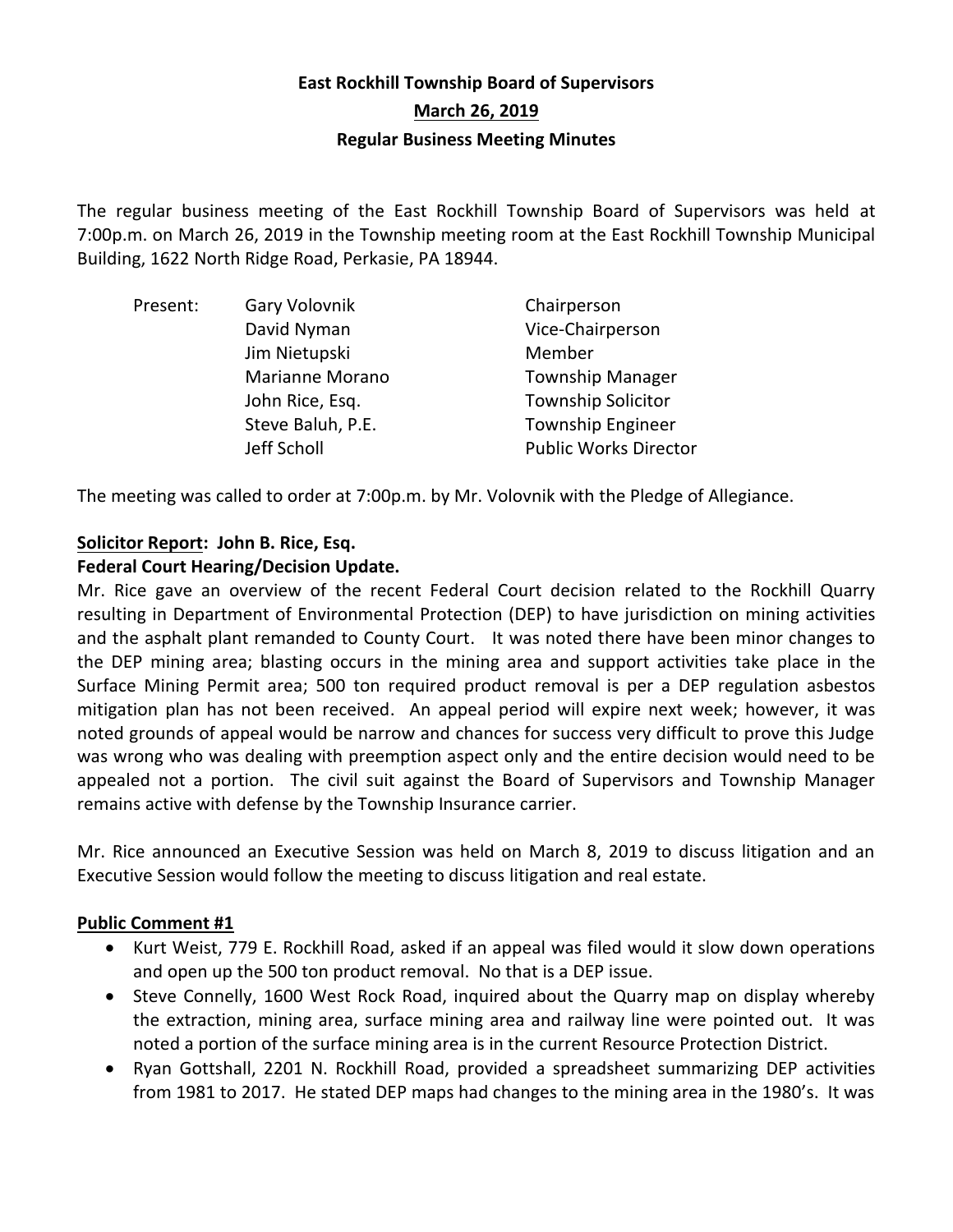noted the DEP mining area did not change but the support area (surface mining) area did have minor changes.

- Ken Holtje, 2733 Three Mile Run Road, noted Representative Fitzpatrick has sent a letter to DEP questioning the annual 500 ton requirement which is under DEP review and asked if Pierson contracted out asphalt to another company why is the asphalt plant an issue. There is a 10-year lease.
- Bruce Costa, 1476 West Rock Road, asked what an asbestos finding means. It is not common but other open quarries operate having naturally occurring asbestos.
- Jeannine Gravel, 2198 N. Rockhill Road, shared the Federal Judge statement that houses built around existing quarry was ridiculous and questioned who would protect them because DEP would not. Mr. Volovnik noted the Board would be making their decisions based on facts and would take any necessary steps they could. Ms. Gravel has made 67 email complaints to DEP and has not been satisfied with the response. She is willing to sell her property if the Quarry stays in operation.
- Luann Ausen, 1921 Three Mile Run Road, questioned if there were any other situations like this in Pennsylvania and believes this one is unique with people under the assumption the quarry would not reactivate. It was noted Township has minimal oversight on the quarry and they are only with zoning issues.
- Nicole Levine, 779 E. Rockhill Road, has worked with pipelines and questioned if FIMSA, who oversees pipelines, are aware there is a pipeline near the quarry. Ms. Levine will provide information to the Township Manager.
- John Edwards, 1934 N. Rockhill Road, noted railroad cars are sitting on the tracks and stated that it is not known if something explosive is being stored in them.
- Todd Hippauff, 29 Rockhill Road, questioned Mr. Volovnik's statement of whatever can be done. Whatever can be done within the law.
- Jim Nietupski, Supervisor, questioned if the 500 ton removal did not occur, and new DEP permits were applied for, could Zoning be reviewed. Zoning remains separate but there could be input at DEP public hearings.
- Mary Schulberger, 2386 Hill Road, questioned if 500 ton was not removed what would happen and if Zoning Hearings could stop. The process for a new mining permit would include a public hearing.
- Jim Pasquale, 1921 Three Mile Run Road, cannot believe the quarry is still going on, believes the Federal Judge missed by a mile, and pandered to residents, dismissing their concerns. He would like the Township to continue to fight, but noted his property was going to be sold.
- Ryan Gottshall, 2201 N. Rockhill Road, provided the Board with copies of DEP inspection records and would like the Federal Court decision to be appealed as it allowed too much oversight by DEP. He believes Mike Menghini from the DEP Mining Office is not performing his job adequately. He would like the Township to rise up and challenge DEP, noting there are already two active appeals. He does not want money saved in this regard.

There was a three minute recess.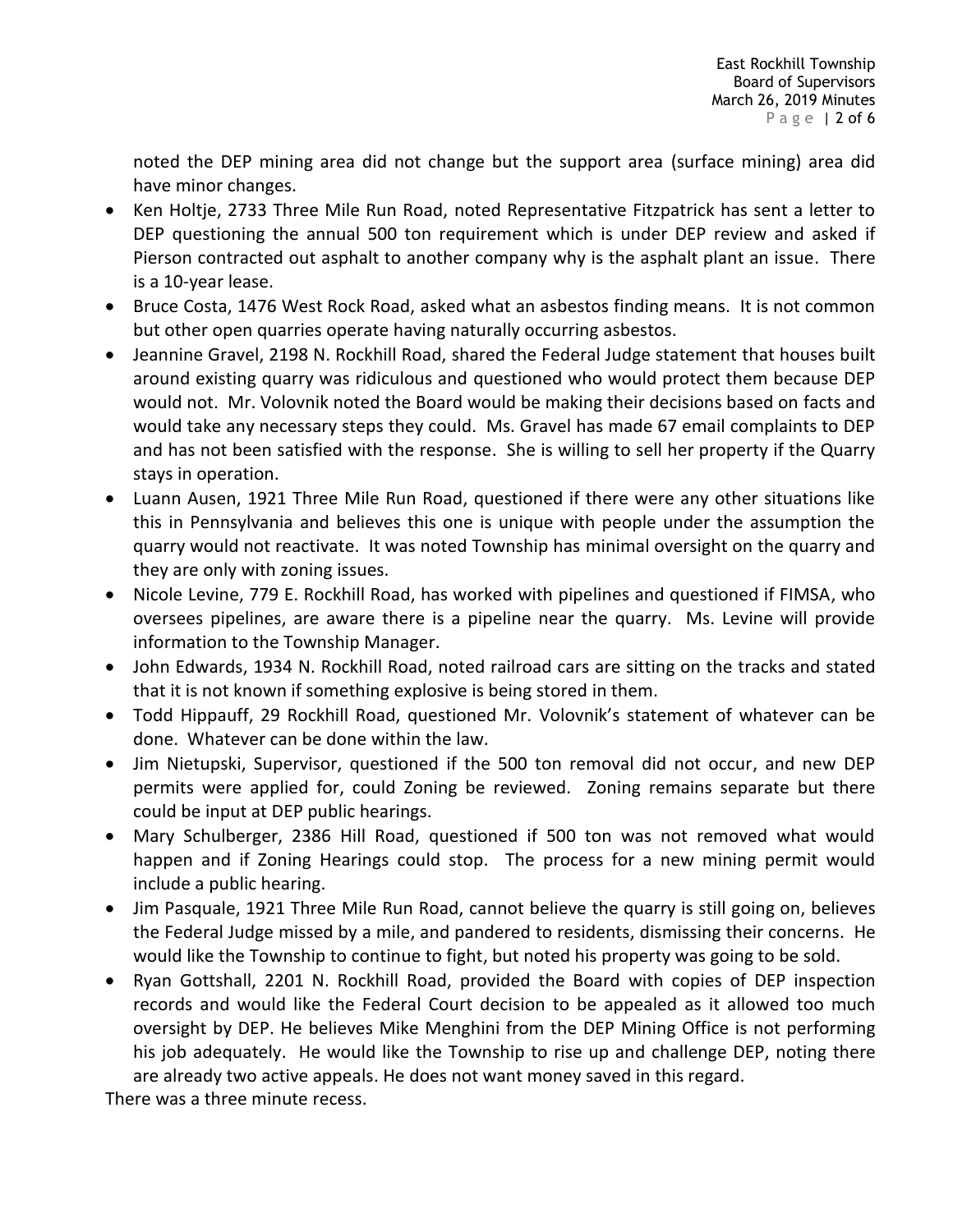## **Approval of Minutes and Bills Payable:**

## **Approval of Minutes from February 26, 2019 Regular Meeting**

**On motion** by Mr. Nietupski, seconded by Mr. Nyman, to adopt the meeting minutes from the Board of Supervisors' February 26, 2019 Regular Meeting. With no additional discussion, all present voted in favor.

## **Payment of Unpaid Bills dated March 22, 2019 in the amount of \$185,008.20**

**On motion** by Mr. Nyman, seconded by Mr. Nietupski, to approve payment of Bills List dated March 22, 2019 in the amount of \$185,008.20. With no additional discussion, all present voted in favor.

## **Planning Commission Report: Anne Fenley**

**Agendas March 7, 2019 and March 14, 2019 and Draft Minutes March 14, 2019**: Ms. Fenley reported the Dornstreich lot line was reviewed and they recommended preliminary / final approval. A Car Wash informal sketch plan was reviewed. The Comprehensive Plan update continues. **On motion** by Mr. Nietupski, seconded by Mr. Nyman, to approve the Planning Commission Report. With no additional discussion, all present voted in favor.

**Dornstreich Lot Line Adjustment at 1501 Branch Road and 151 White Road Preliminary Final:** Mark Horn of Mease Associates, was present to review the proposed two lot line adjustment subdivision proposing to convey 0.1788 acres of TMP #12-14-54 to TMP #12-14-53 with both properties owned by Dornstreich. The resulting properties will be 1.8366 acres (TMP #12-14-54) and 21.4669 acres (TMP #12-14-53) in area with both properties containing an existing single-family dwelling and TMP #12-14-53 also containing various agricultural buildings. Both lots are served by onsite sewage disposal and well, located within the Agricultural Preservation Zoning District.

**On motion** by Mr. Nyman, seconded by Mr. Nietupski, to grant preliminary/final land development approval to the Dornstreich Lot Line and to grant waiver requests contingent on removal of vegetation for sight line visibility and compliance with the C. Robert Wynn Associates review letter dated February 26, 2019. With no additional discussion, all present voted in favor.

# **Pennridge Community Center Report: David Nyman**

Mr. Nyman noted the March – April newsletter was available for the public and the Center continues to be partially closed to repair water damage to a portion of the Center.

**On motion** by Mr. Nietupski, seconded by Mr. Volovnik, to approve the Pennridge Community Center Report. With no additional discussion, all present voted in favor.

# **Pennridge Wastewater Treatment Authority Report: David Nyman**

The February 25, 2019 Pennridge Wastewater Treatment Authority draft minutes and January 2019 flow reports are on file. Mr. Nyman noted at the March meeting they reviewed the draft 2018 Audit report and recommended development of a Fraud Prevention Program; discussed preparation of an I&I model Ordinance which was distributed to the Township Solicitor and Township Engineer for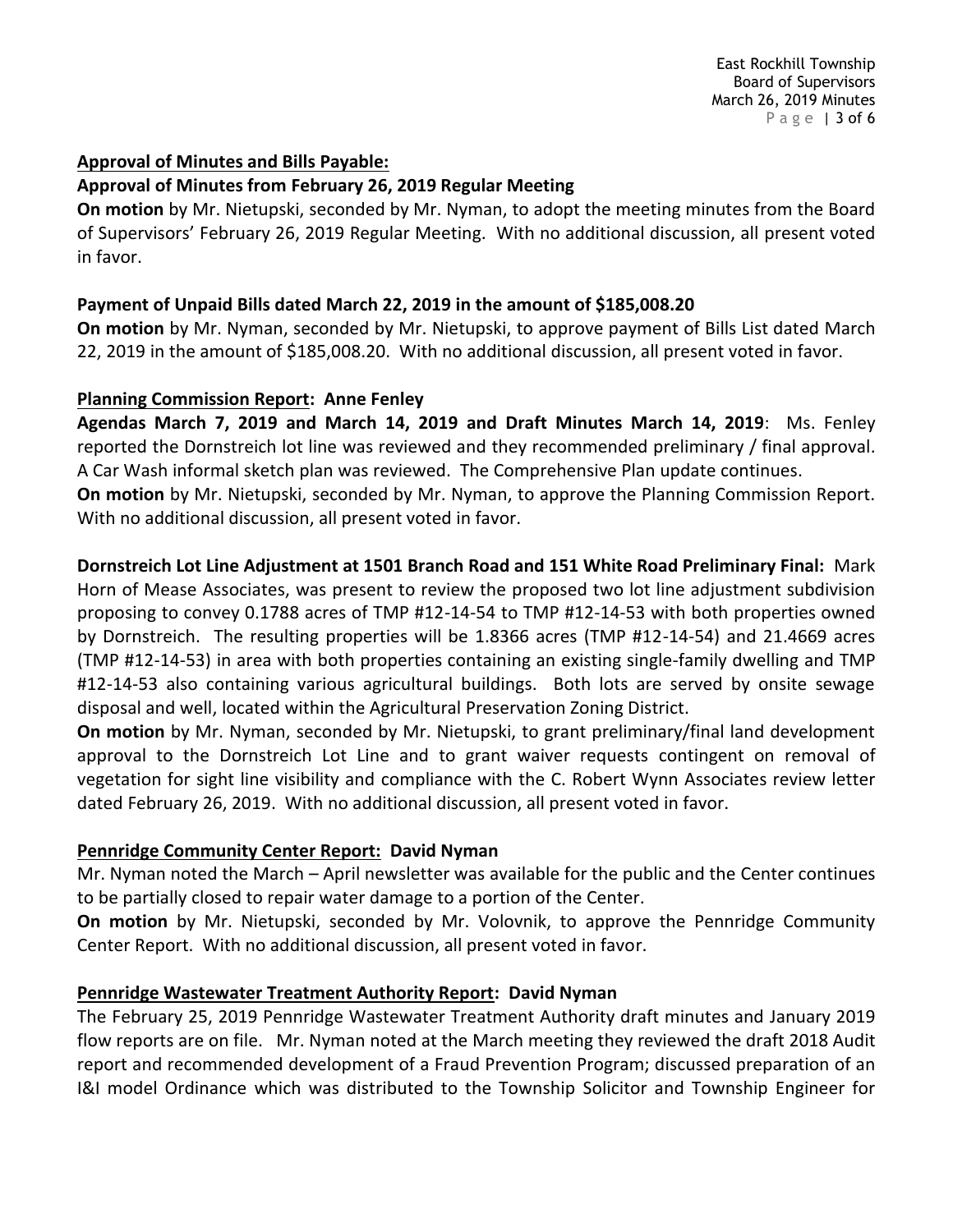review; distributed copies of the 2018 Chapter 94 Wasteload Management Report and discussed establishment of a Capital Reserve Fund with refunds typically paid back to members.

**On motion** by Mr. Volovnik, seconded by Mr. Nietupski, to approve the Pennridge Wastewater Treatment Authority report. With no additional discussion, all present voted in favor.

## **Pennridge Area Coordinating Committee Report: David Nyman**

Mr. Nyman reviewed the February 28, 2019 PACC notes. The meeting notes are on file. **On motion** by Mr. Nietupski, seconded by Mr. Volovnik, to approve the Pennridge Area Coordinating Committee report. With no additional discussion, all present voted in favor.

## **Pennridge Regional Police Commission Report: Sergeant Maloney**

Sergeant Maloney shared the February 2019 Pennridge Regional Police activity report. The report is on file.

 John Edwards, questioned the Pennridge School District approval of two armed guards. He was advised to attend School Board meetings for details.

**On motion** by Mr. Nietupski, seconded by Mr. Nyman, to approve the Police Commission Report. With no additional discussion, all present voted in favor.

## **Township Manager's Report: Marianne Morano**

**Eagle Scout Project Proposal at Willard H. Markey Centennial Park.** Mr. William Calderone was present to review a proposed 10'x10' vegetable garden at the Willard H. Markey Centennial Park between the Township Maintenance Buildings and Park house. Equipment would be stored in the maintenance building, no fertilizers used and maintenance would be on a weekly basis throughout the growing season. Irrigation could involve a rain barrel with end of the season cleanup done before winter. The garden was proposed to be installed the beginning of April with the produce donated to Pennridge FISH or Revivals Outreach. Mr. Nyman noted there are a lot of deer in the park and that should be a consideration with the garden fence height.

**On motion** by Mr. Nyman, seconded by Mr. Nietupski, to approve the placement of a 10' x 10' vegetable garden at the Willard H. Markey Centennial Park as presented. With no additional discussion, all present voted in favor.

**2019 Road Project Bid Results**. Bid proposals were provided to the Board for ultra-thin bonded wearing course on Creek View Drive and a portion of Hillendale Road per the approved 2019 budget. Prior to the application public works would be completing prep work for spot repair.

**On motion** by Mr. Nyman, seconded by Mr. Nietupski, to approve Asphalt Maintenance Solutions in the amount of \$78,064.52 for the application of an ultra-thin bonded wearing course on Hillendale Road from North 5<sup>th</sup> Street to Creek View Drive and on Creek View Drive from North 5<sup>th</sup> Street to Hillendale Road per the submitted bid documents. With no additional discussion, all present voted in favor.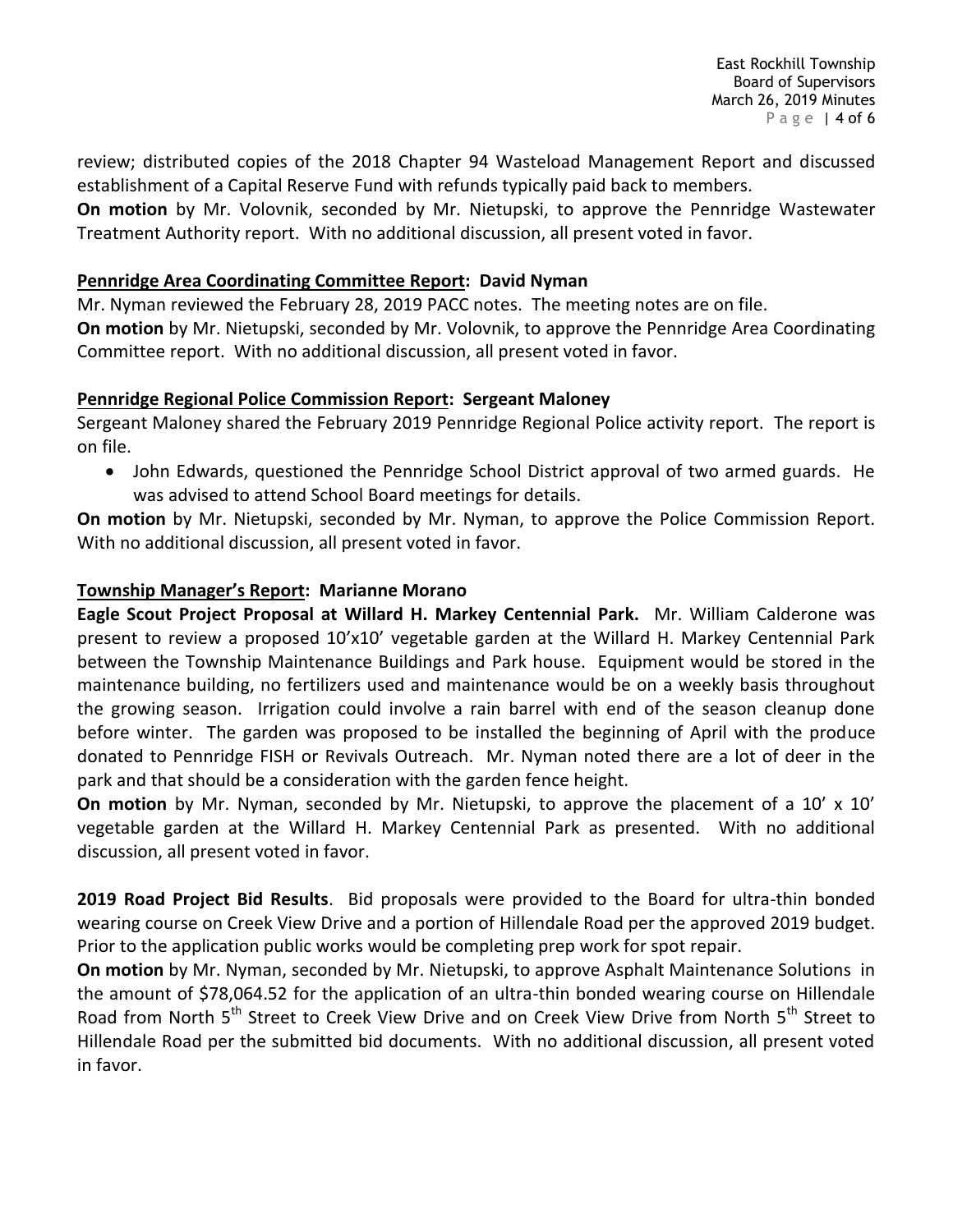**Hilltown Township Request to Purchase EDU's.** All members were advised of the request to purchase 25 EDUs by Hilltown Water and Sewer Authority. The Board was provided an evaluation of how many EDUs East Rockhill Township currently has.

**On motion** by Mr. Nietupski, seconded by Mr. Nyman, to decline the request for the sale of Equivalent Dwelling Units (EDUs). With no additional discussion, all present voted in favor.

**Street Tree Removal Request 160 Sunnyside Lane.** A request for the removal of a healthy street tree has been received for 160 Sunnyside Lane which has resulted in the sidewalk lifting over two inches.

**On motion** by Mr. Nietupski, seconded by Mr. Nyman, to approve the removal of a 12 inch diameter street tree at 160 Sunnyside Lane contingent on the property owner replacing the sidewalk within six months of tree removal. With no additional discussion, all present voted in favor.

## **A snow emergency was declared on March 3, 2019 at 5:00pm to March 4, 2019 9:00am.**

**On motion** by Mr. Nyman, seconded by Mr. Nietupski, to approve the Township Manager Report. With no additional discussion, all present voted in favor.

## **Public Works Report: Jeff Scholl**

Mr. Scholl updated the Board on Public Works activities for February, 2019. The report is on file.

 Ryan Gottshall, questioned how many park inspections are done and stated he fixed a nail sticking up from the picnic table at Markey Park. It was noted any concerns at the park should be reported to the Township immediately and not delayed to a public meeting.

**On motion** by Mr. Nietupski, seconded by Mr. Nyman, to approve the Township Public Works Report. With no additional discussion, all present voted in favor.

## **Engineer Report: Steve Baluh, P.E.**

**Subdivision Plan Review Status.** Review dated February 28, 2019 is in the Board's packets. No action is necessary.

 Mr. Nietupski questioned if a development under construction on SR313 had to disclose a quarry was in the vicinity. Mr. Rice advised him they do not.

**On motion** by Mr. Nyman, seconded by Mr. Nietupski, to approve the Township Engineer report. With no additional discussion, all present voted in favor.

## **Solicitor Report: John B. Rice, Esq.**

There was nothing further.

# **Department and Emergency Services Reports**